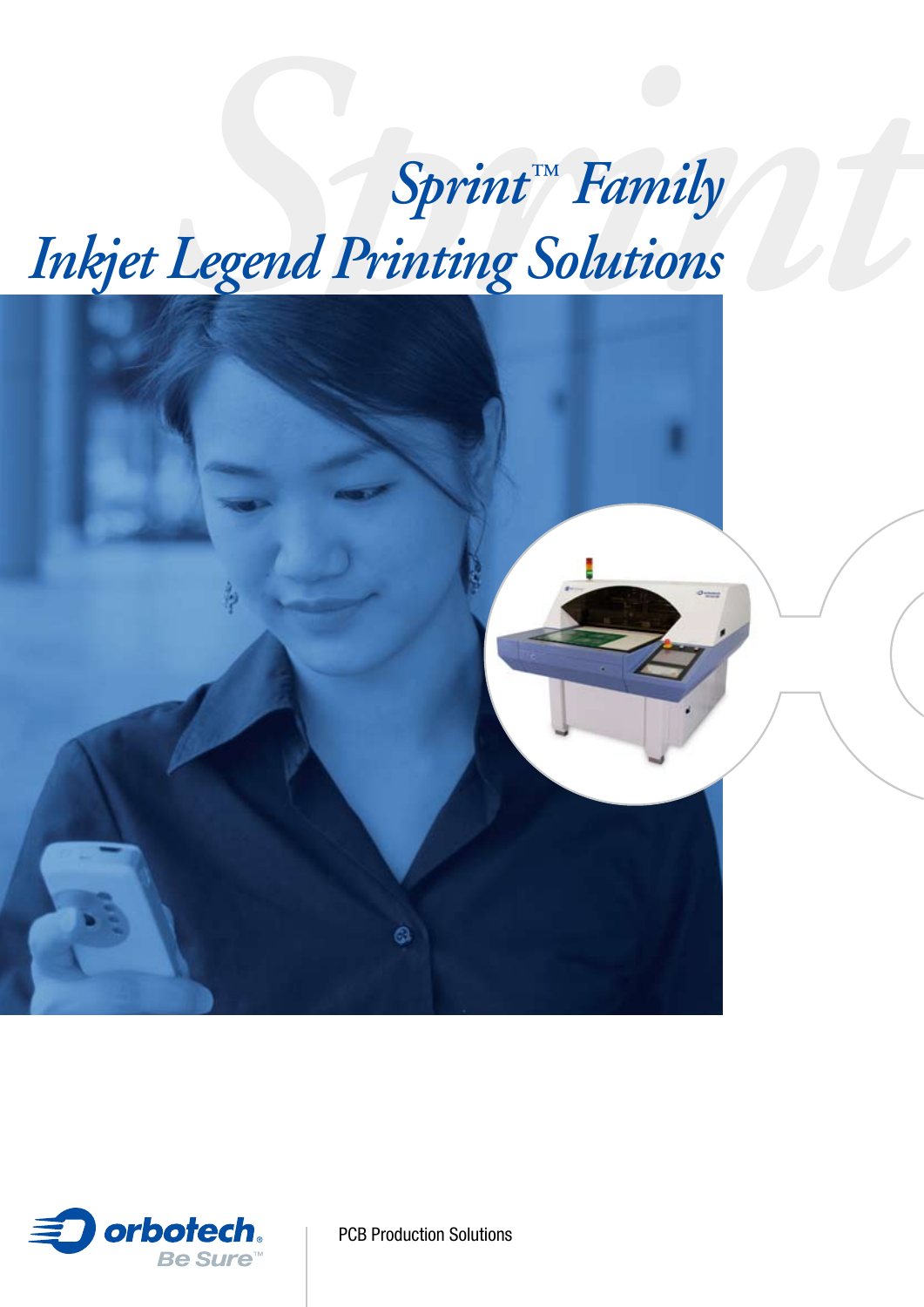# *Sprint™ Family*

Utilizing the newest inkjet technologies, Orbotech's next generation Sprint models print superior quality legend at high speed on a wide range of panel thicknesses. Delivering the industry's highest performance, Sprint is optimized for high-end legend designs in high mix production of HDI and MLB PCBs.



Other inkjets



Sprint straight lines



Other inkjets



Sprint excellent and uniform area fill

# **Benefits**

### **Superior Quality at High Speed**

- Production grade results in a single pass
- Printing down to 0.5mm height text and 3mil features
- Excellent and uniform area fill
- Straight lines in any angle

# **Print on Any Rigid Panel**

- Specially designed table to flatten thick and thin panels
- Pin-less alignment
- 1.5mm depth-of-focus (DOF) for uniform printing over thick traces

# **Exceptional UCI (UV Curing Integrated) Technology**™

- Superior control of drop size and position accuracy
- Elimination of two baking cycles and multiple panel handling
- Print side A-A or A-B

### **Digital Printing**

- Shortest time to market print directly from CAM
- Save on stencils and screen costs
- Superior image placement and registration
- Easy traceability
- Clean process with the lowest cost of ink per print

# **Easy to Learn & Operate**

- Intuitive user interface using a touch screen
- Automated data transfer from any CAM system